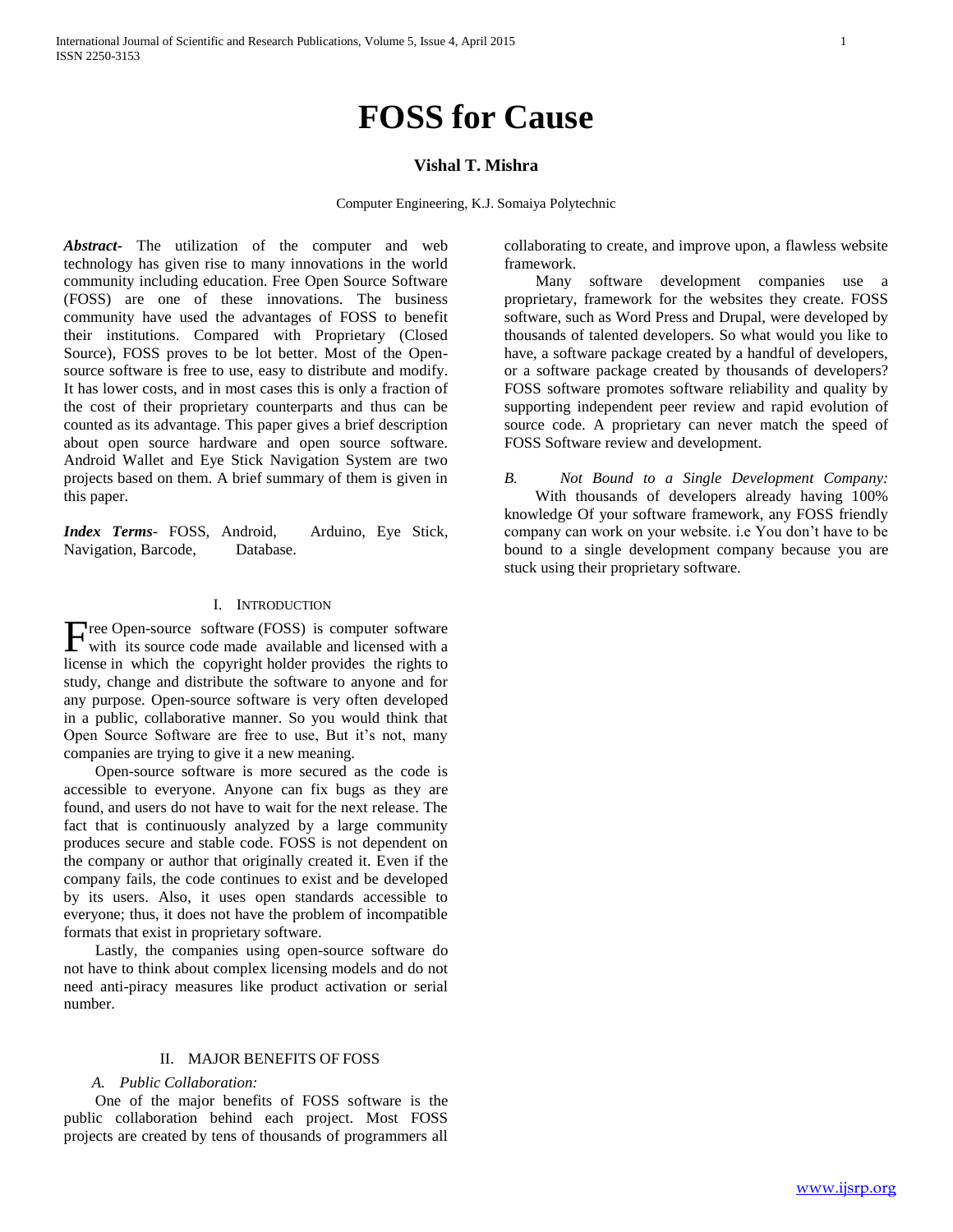International Journal of Scientific and Research Publications, Volume 5, Issue 4, April 2015 2 ISSN 2250-3153

## *C. Auditability:*

 Proprietary software forces its users to trust the vendor when claims are made for qualities such as security, freedom from vulnerabilities, adherence to standards and flexibility in the face of future changes. If the source code is not publicly available those claims remain simply claims. By publishing the source code, authors make it possible for users of the software to have confidence that there is a basis for those claims.

 Now taking Open Source technology in practice we are developing two projects for our final year using open source software and open source hardware respectively.

## III. OPEN SOURCE SOFTWARE

 Open-source software (OSS) is computer software with its source code made available and licensed with a license in which the copyright holder provides the rights to study , change and distribute the software to anyone and for any purpose. Open source does not just mean access to the source code. The distribution terms of open source software must also comply with free redistribution. Open source software includes the most popular Android system. Android has become the world's most popular mobile OS. Android powers more than a billion phones and tablets around the world. It's customizable, yet easy to use.

## IV. ANDROID WALLET

## A. INTRODUCTION

# Android Wallet is a technology based on two open source software products: Android and MySQL. Android Wallet is a technology that would digitize our shopping experience. Not only would it minimize our risk of theft, but it would also assure the user that the product he is purchasing is sold at its actual Maximum Retail Price (MRP). An Android Wallet is basically an Android application that works on the concept of deducting amount from user's Android based mobile phone.

#### B. IDEA BEHIND ANDROID WALLET

 The main objective of Android Wallet is to make use of open source software for the purpose of digitization. The project would enable an eco-friendly world by reducing the use of cash for payment. Android Wallet would help the user to purchase goods with less chances of overpricing of commodities. The idea also comes from the time consumed at malls for payment. Android Wallet would reduce the queues to a large extent.

## C. FEATURES OF PROJECT

- 1. 24x7 availability
- 2. Greener World.
- 3. Digitalization
- 4. Lower Overhead For user and shopkeeper

# D. FLOWCHART

The User flow chart is seen in the following figure:



**Fig 4.1: User Flowchart of Android Wallet**

## E. METHODOLOGY

 Android Wallet is an effective application that works on the principle of transferring amount from your mobile balance for payments. The Android Wallet can be useful when payment for goods is urgent and the cash user has is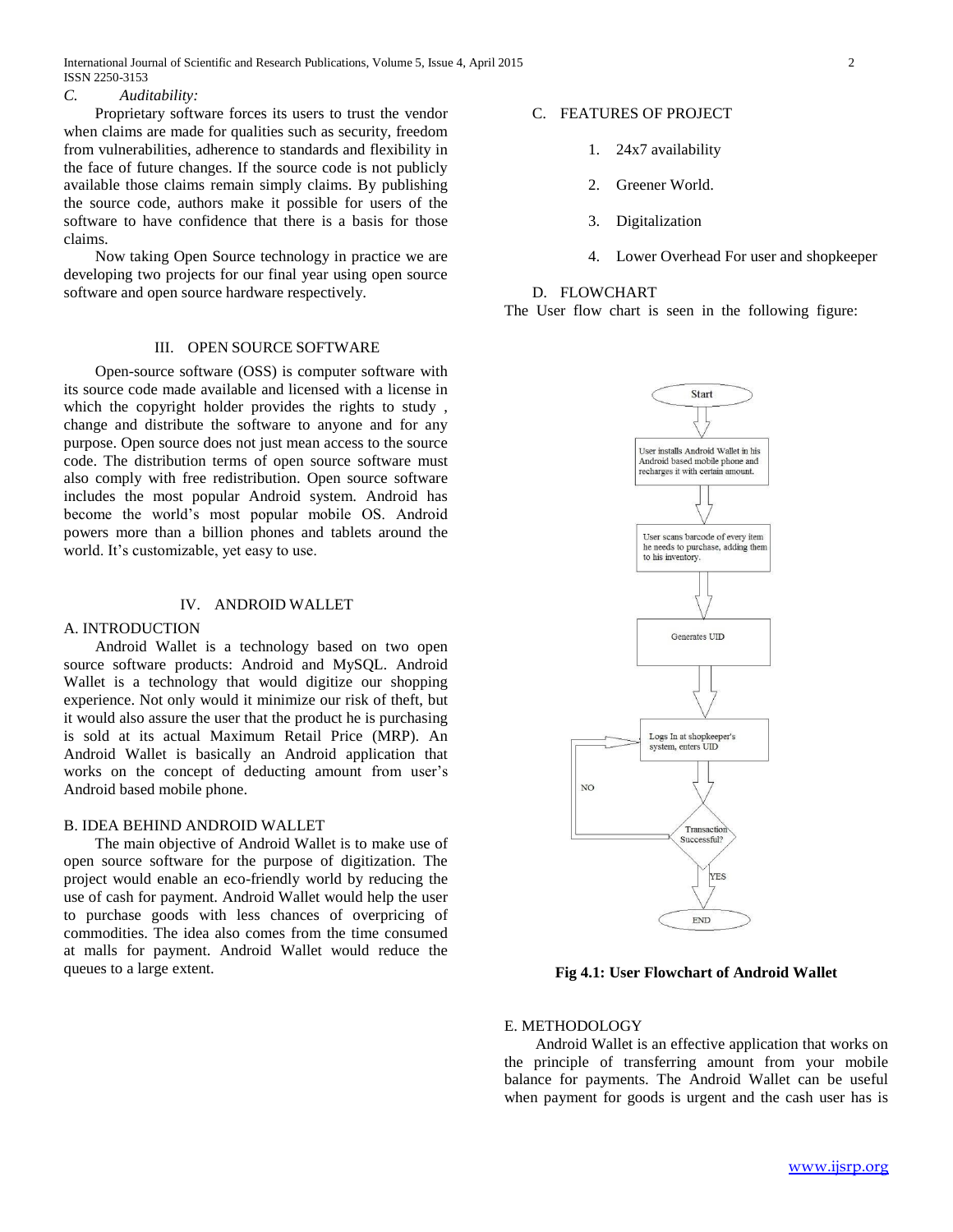insufficient. The working of Android Wallet is quite simple from the user's perspective. Every time a user needs to purchase an item, the user will need to scan the barcode on that item from his Android mobile. When scanned, the item would be included in an inventory in the Android Wallet application. Multiple items can be added to the inventory for purchase. The user then simply has to click on the GENERATE UID button. This would generate a unique number and the entries will be sent to the database. The user will then login at the shopkeeper's machine in the shop. The shopkeeper would enter the generated UID and the amount will be deducted from the amount present in Android Wallet. Android Wallet is rechargeable and the amount will be deducted from the balance in phone. The recharge can be done by simply clicking a few buttons in the application and entering the amount and password. The UID, if not used, can be saved for future use. You can also request for the history of your transaction by use of Android Wallet. Thus Android Wallet would help us towards a world with easier and digital transactions.

## V. OPEN SOURCE HARDWARE

 Open source hardware is hardware whose design is made publicly available so that anyone can study, modify, distribute, and sell the design or hardware based on that design. Arduino is a microcontroller which is used to control other devices. It has its own memory and processor to control other peripherals.

## VI. EYE STICK NAVIGATION SYSTEM

 Name of my project is Eye Stick Navigation System. Eye Stick navigation system make use of ultrasonic sensors interfaced with Arduino kit, which is programmed in such a way that the sensors detects the change in surface level and presence of any obstacle in front of bearer's path. Let us see our project in detail.

#### A. INTRODUCTION:

 " Eye Stick" consists of 4 Ultrasonic sensors fitted to it. An ultrasonic sensor fitted at the bottom of the stick will detect holes or any other abnormality on the way of the blind man and will correspondingly provide proper indication in absence of smooth surface.

 Likewise set of three ultrasonic sensor will be fitted on the front side of the stick, and will help in detection of obstruction or dead end on the way of the blind man. In the presence of obstruction it will provide an alert to the user. Both alert patterns will differ from each other thus giving the bearer what alert it is. The project will also consist of a wireless camera and a GPS tracker that will help the user to transmit live stream of the scene in front of him and can ask for a distant help (example Identification of any object) from the person monitoring it whereas the GPS tracker can be used

by any of the family member to track the location of the bearer.

### B. IDEA BEHIND EYE STICK NAVIGATION SYSTEM

 The main objective of this project is to make use of open source hardware to solve some of the problem of the blind and visually impaired people. This project will enable the bearer to walk freely by reducing the risk of getting hurt by any obstacle in their path. This project will also enable the bearer to climb steps freely. Along with these Problems, It will also enable others to track the location of the bearer.

#### C. FEATURES OF PROJECT

- $\Box$ Detection of obstacle
- $\Box$ Detection of change in Floor level
- $\Box$ Transmission of live Stream
- Tracking User  $\Box$

## D. FLOW CHARTS

*a) Ultrasonic Sensor for Obstacles*



**Fig 6.1: Flow Chart of Ultrasonic Sensor for Obstacles**